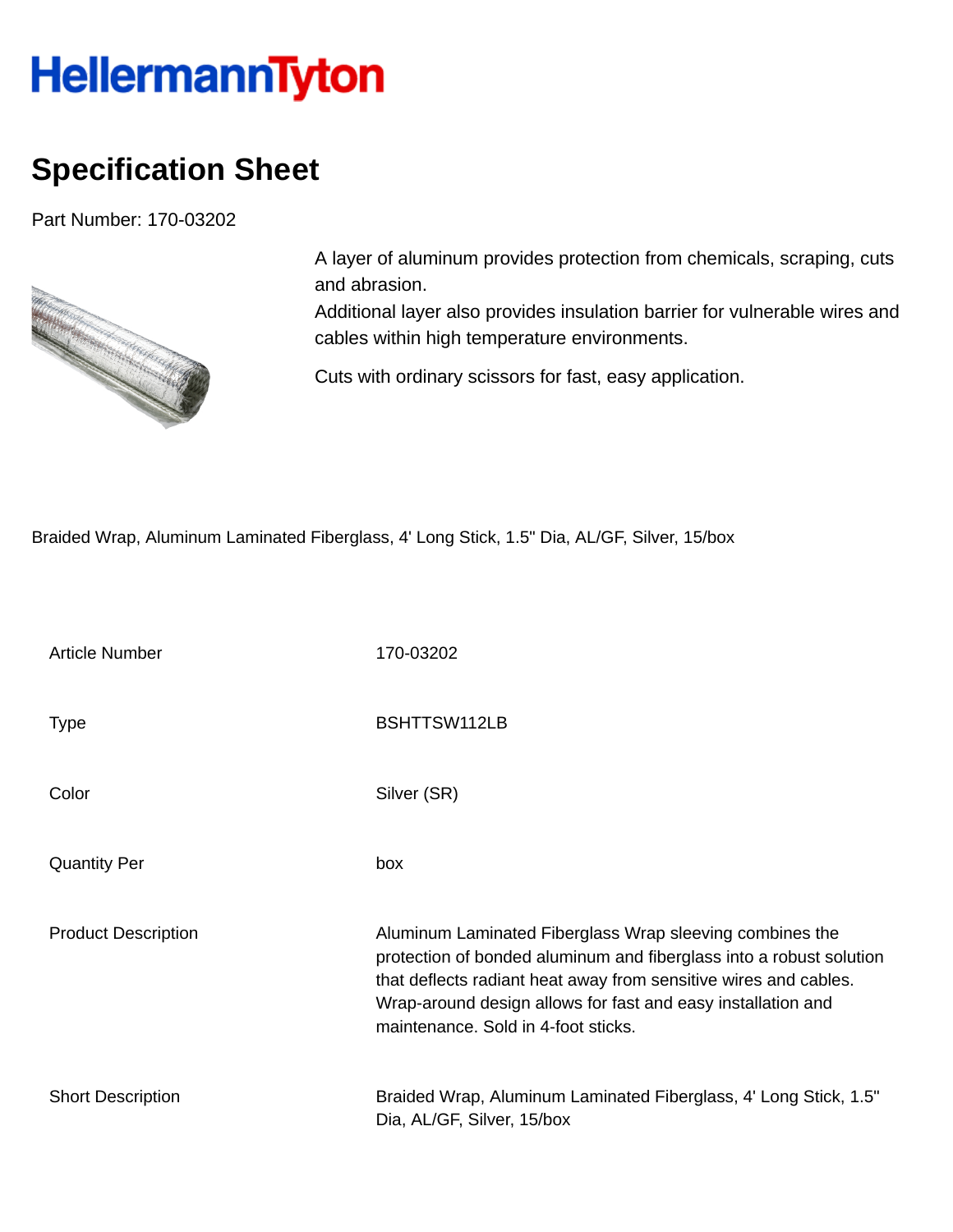| Length L (Imperial)                   | 4.0   |
|---------------------------------------|-------|
| Length L (Metric)                     | 1.22  |
| <b>Bundle Diameter Min (Imperial)</b> | 0.1   |
| <b>Bundle Diameter Min (Metric)</b>   | 2.54  |
| <b>Bundle Diameter Max (Imperial)</b> | 1.25  |
| <b>Bundle Diameter Max (Metric)</b>   | 31.8  |
| Diameter D (Imperial)                 | 1.5   |
| Diameter D (Metric)                   | 38.1  |
| Nominal Diameter (Imperial)           | 1.5   |
| Nominal Diameter (Metric)             | 38.1  |
| Wall Thickness WT (Imperial)          | 0.042 |
| Wall Thickness WT (Metric)            | 1.06  |